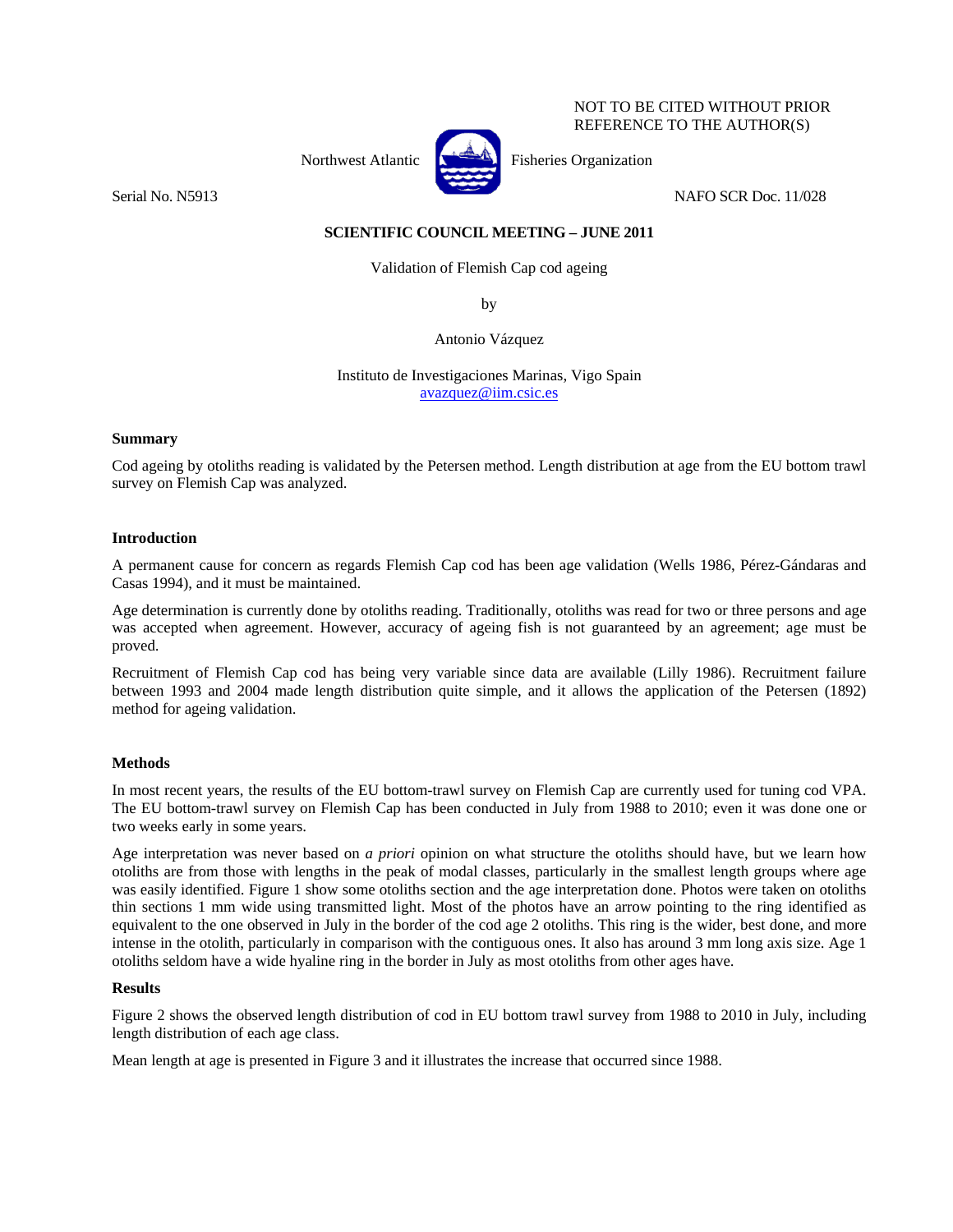#### **Discussion**

Flemish Cap cod spawning peaks in March (Serebryakov *et* al. 1984). The USSR conducted ichthyoplankton surveys on Flemish Cap in spring and summer of 1978-1981 and 1983. Cod eggs were mainly caught in March, but they were also caught in April May and even July. The maximum catch of cod larvae occurred in May (Serebryakov *et* al. 1984).

In 1981 Canada carried out four surveys on 2-9 May, 22-27 May, 26-30 June, and 1-4 August (Anderson 1982). Cod larvae were caught with a Bongo net and they had 6.00, 9.83, 18.87 and 34.06 mm mean length respectively. Similar surveys were carried out in the previous three years but cod larvae were not found. All these facts point to an abundant 1981 year class, more abundant than those of the three years before. Growth rate observed between surveys is consistent with cod modal length of 110 mm length in February 1982 being the same cohort (Anderson 1982). The growth rate observed also indicate that peak hatching of cod larvae on Flemish Cap in 1981 occurred about 23 April.

Cod on Flemish Cap spawn around March. The short time period of spawning allows length distribution of younger year classes be well separated and easily identifiable.

The length distribution observed in the Canadian survey in February is presented in Figure 4. The strong 1981 year-class was barely present in the 1982 catch, having a modal length of 10 cm, but their presence in following years was the prevailing modal class. It reaches 10, 22, 37 and 43 cm modal length in 1982, 1983, 1984 and 1985 respectively (Wells 1986).

Similar progression of modal length classes was observed in the EU bottom trawl survey. While the stock was comprised of many year-classes, making length distribution difficult to interpret, the occurrence of strong year-classes, those of 1991, 1993 and 2002, makes length distribution simple and modal classes easy to identify, as well to associate an age to them. This identification is favoured by the occurrence of very poor year-classes, those of 1995-1998, 2001 and 2003. These last two year-classes are still in the scope of the 2010 stock at age 9 and 7 respectively.

The length distribution of each age drawn over the overall length distribution of each year (Figure 2) is a good test for accuracy. The figure allows detecting possible inaccuracies, like could be the case in 2000 with ages 6 and 7, which are almost coincident in lengths. Along the EU bottom trawl survey series, the first modal group in July was around 20 cm (Figure 3), and it corresponds to age 1. A smaller size modal group never appears in July in the bottom trawl gear with 35 mm cod-end mesh size.

Similar analysis was done with Portuguese commercial length frequencies from 2009 and 2010 (Figure 5) (Vargas et al. 2010; 2011). Possible miss ageing is observed between ages 4 and 5 in 2009 as well in the  $4<sup>th</sup>$  quarter 2010 because of the bimodal character of the age 5 length distribution.

#### **References**

- Anderson, J.T.– 1982. Distribution, abundance and growth of cod (*Gadus morhua*) and redfish (*Sebastes spp.*) larvae on Flemish Cap, 1981. *NAFO Res. Doc.* 82/VI/37.
- Lilly, G.R.– 1986. A synopsis of research related to recruitment of cod and redfish on Flemish Cap. *NAFO SCR Doc.*
- Pérez-Gándaras, G. and J.M. Casas 1994. Migration, Environmental Changes and Otolfth Ring Typing in Flemish Cap Cod. *NAFO SCR Doc.*, 94/21.
- Petersen, C.– 1892. Fiskenesbiologiske forhold i Holboek Fjord, 1890–1891. *Beret. Landbugminist. Dan. Biol. Stn.*  (Fiskeriberet.), 1890(1891): 121–84.
- Serebryakov, V.P., A.V. Astafjeva, V.K. Aldonov, and A.K. Chumakov 1984. USSR ichthyoplankton investigations within the framework to the Flemish Cap Project in 1978-1983. *NAFO SCR Doc.*, 84/95.
- Vargas, J., R. Alpoim, E. Santos and A.M. Ávila de Melo 2010. Portuguese Research Report for 2009. *NAFO SCS Doc.* 10/07.
- Vargas, J., R. Alpoim, E. Santos and A.M. Ávila de Melo 2011. Portuguese Research Report for 2010. *NAFO SCS Doc.* 11/05.
- Wells, R.– 1986. On the validity of age determination of cod from Canadian research vessel cruises to Flemish Cap, 1977-85. *NAFO SCR Doc.*, 86/90.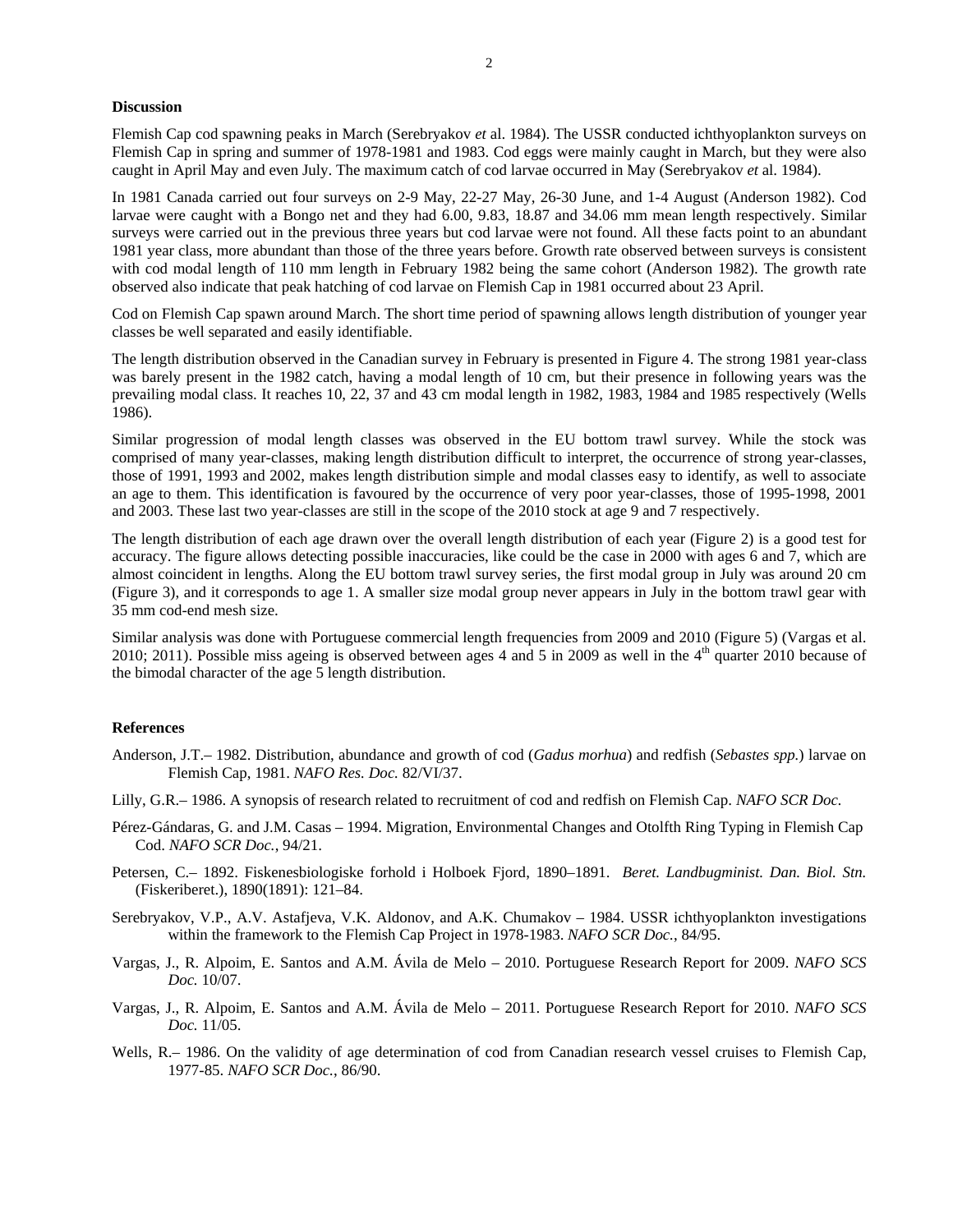

Length age month: 56 3 OCT



Length age month: 48 3 DEC



Length age month: 52 4 JUL



Length age month: 56 4 JUL

**Figure 1** – Otoliths sections with transmitted light. Arows point to age 2 rings.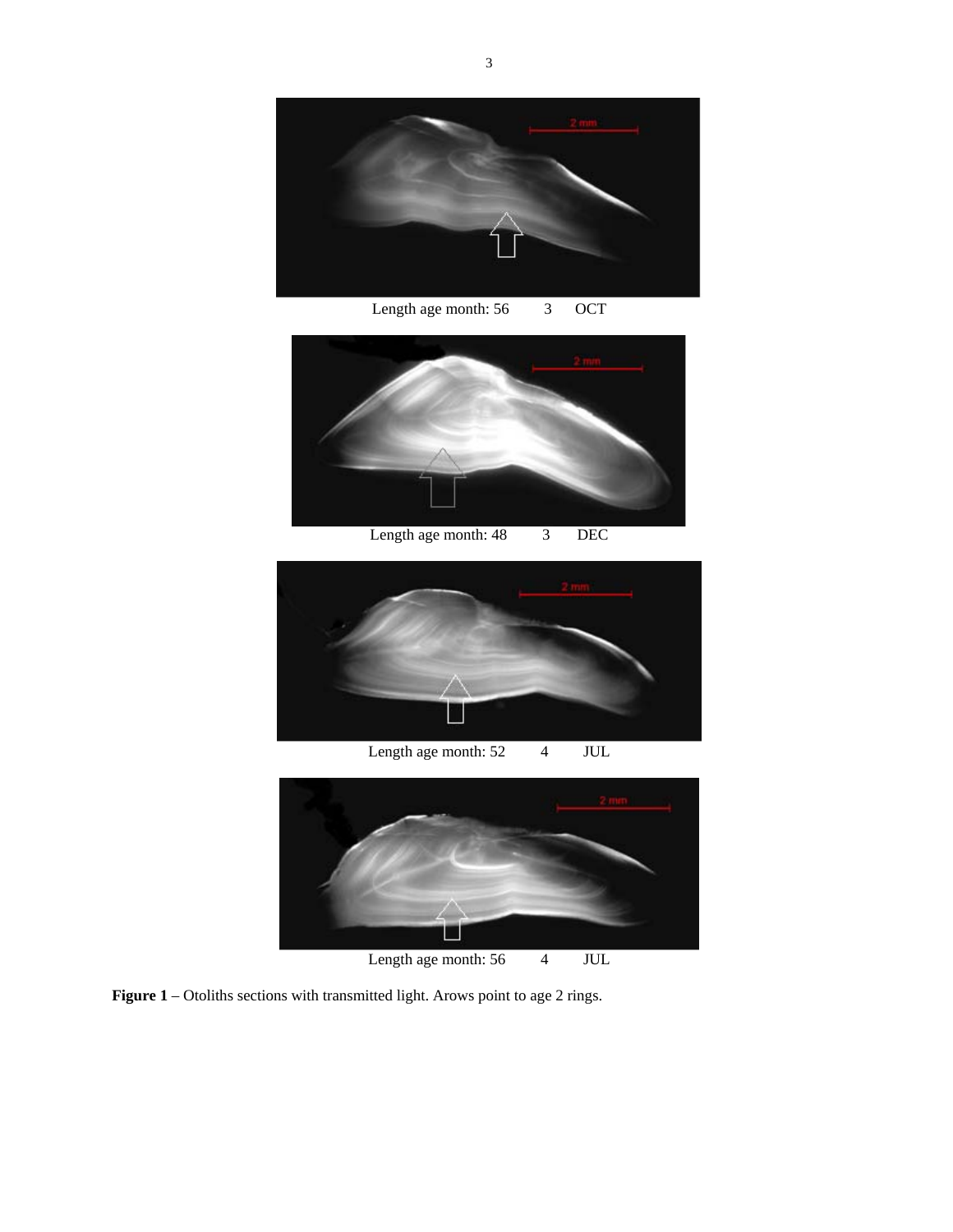

Length age month: 65 5 JUL



Length age month: 68 5 APR



Length age month: 74 6 MAY



Length age month: 94 8 JUL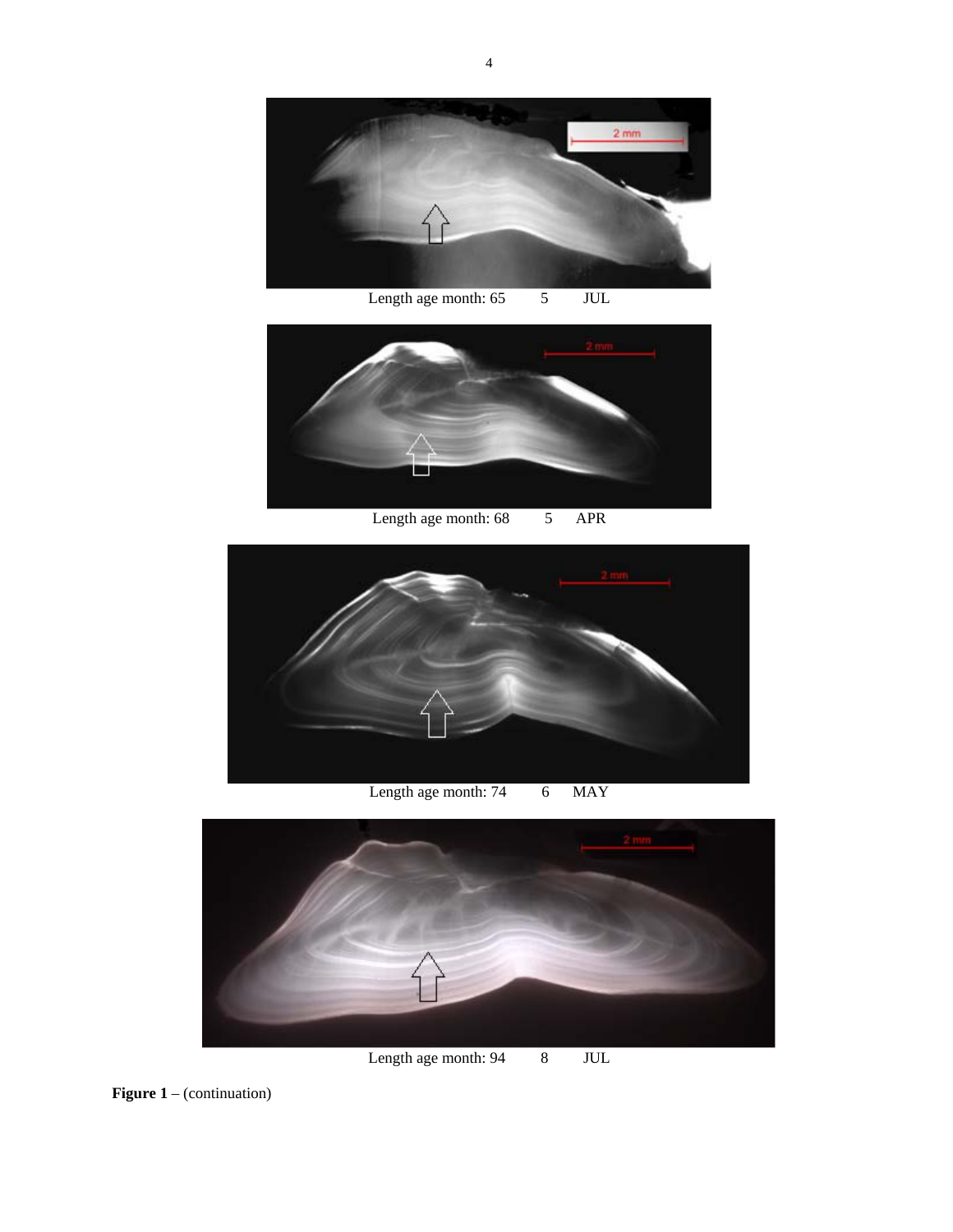

Length age month: 108 10 JUL



Length age month: 102 10 OCT

**Figure 1** – (continuation)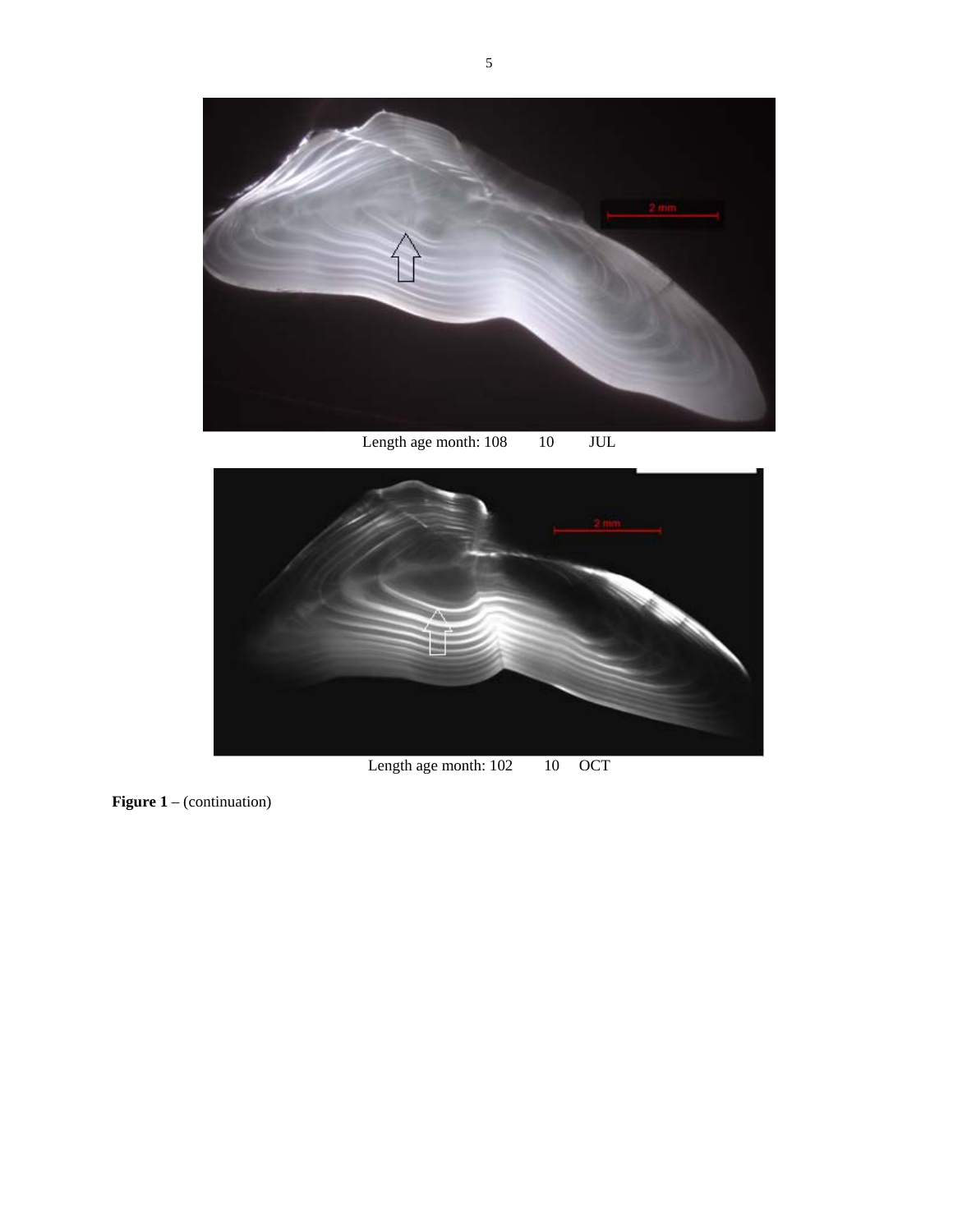

**Figure 2** – Length distribution of cod in EU bottom trawl survey from 1988 to 2010 in July.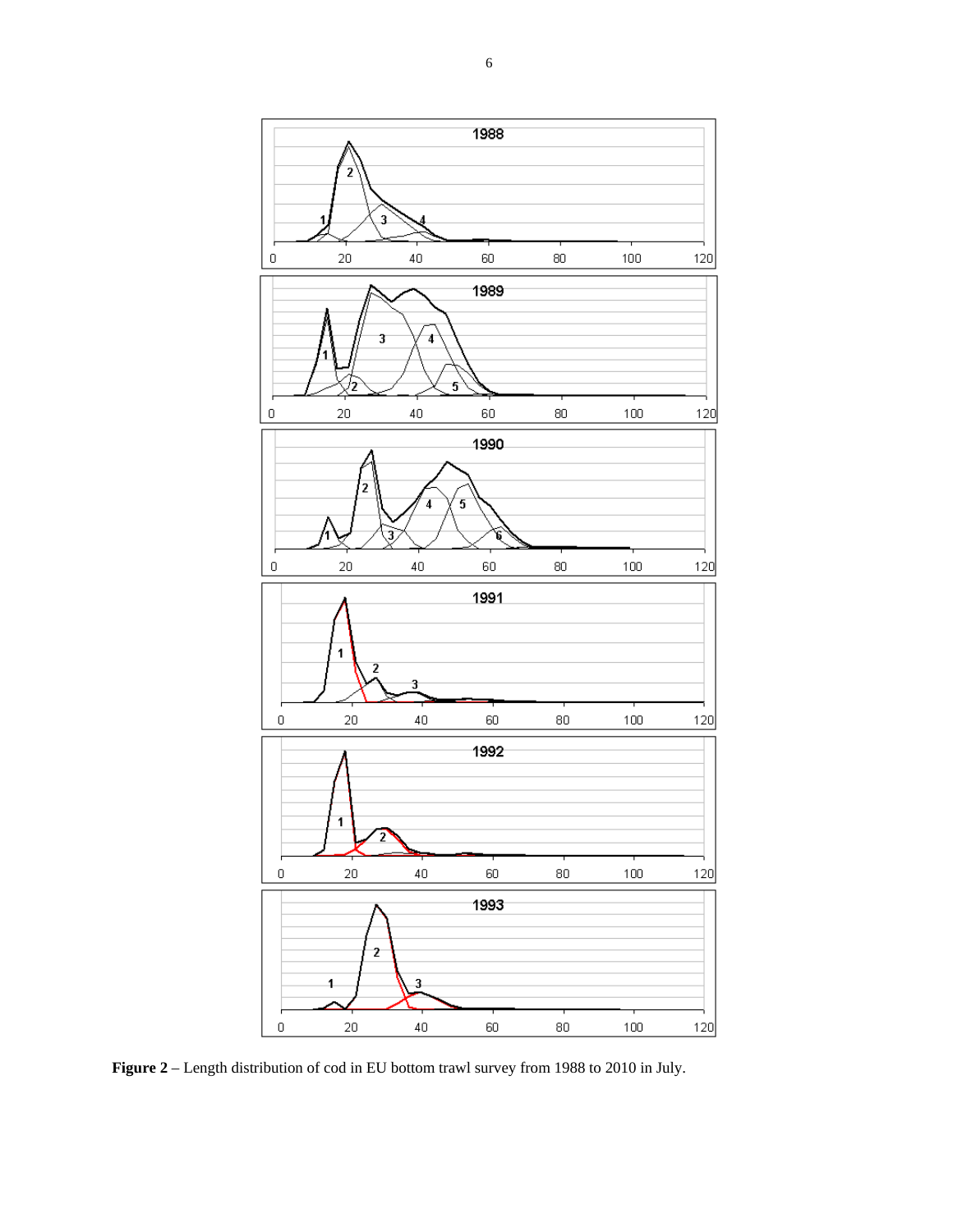

**Figure 2** – (continuation)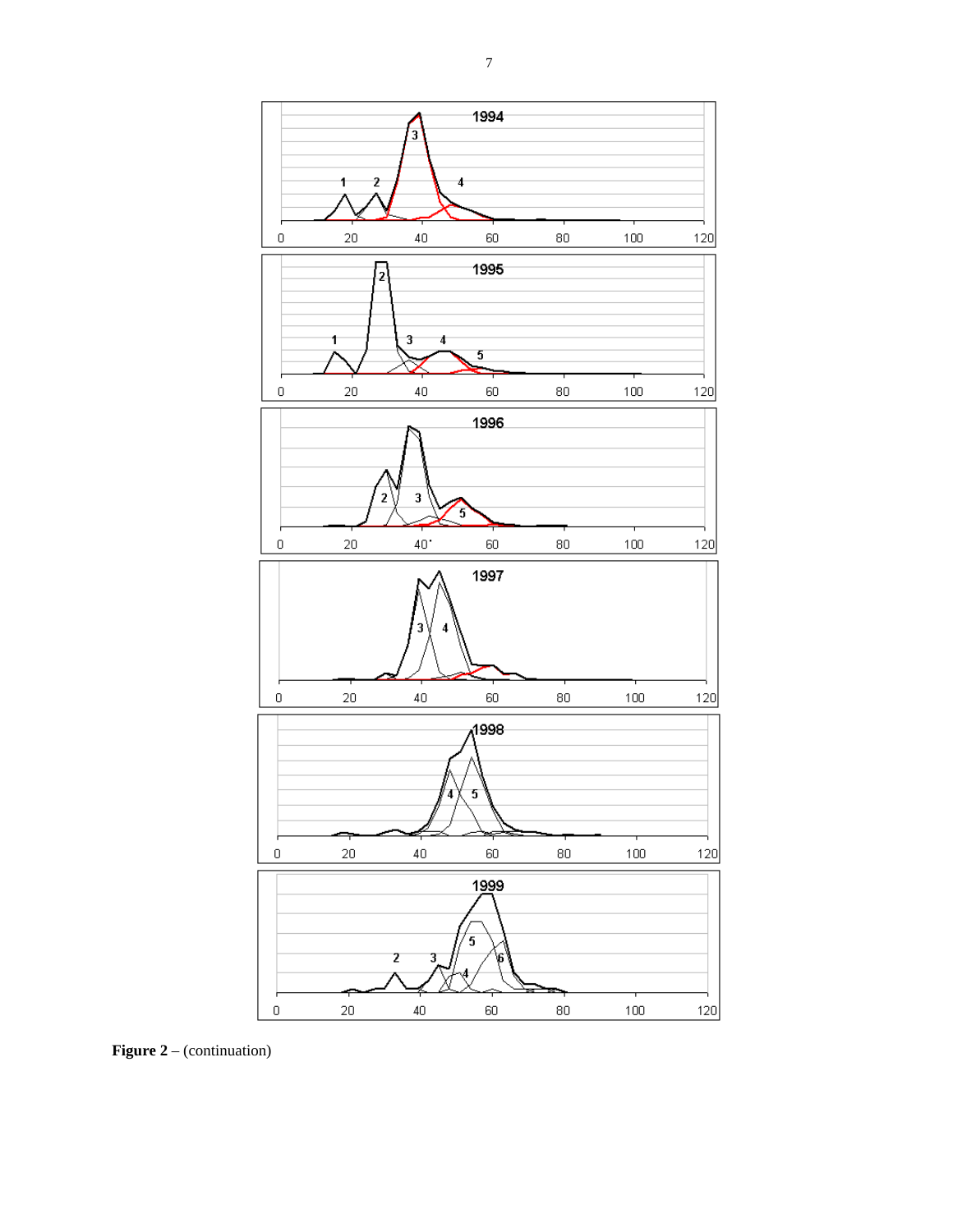

**Figure 2** – (continuation)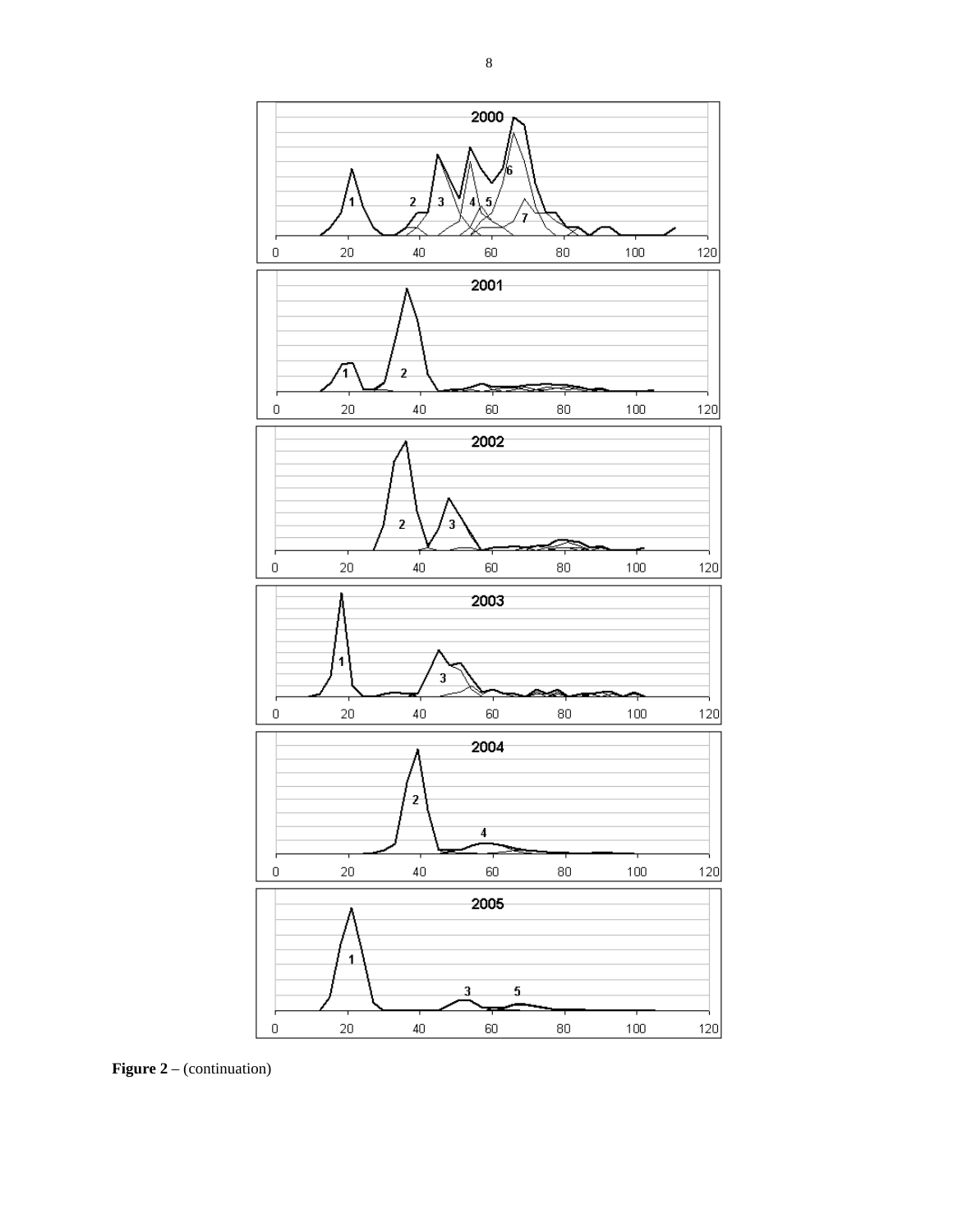

**Figure 2** – (continuation)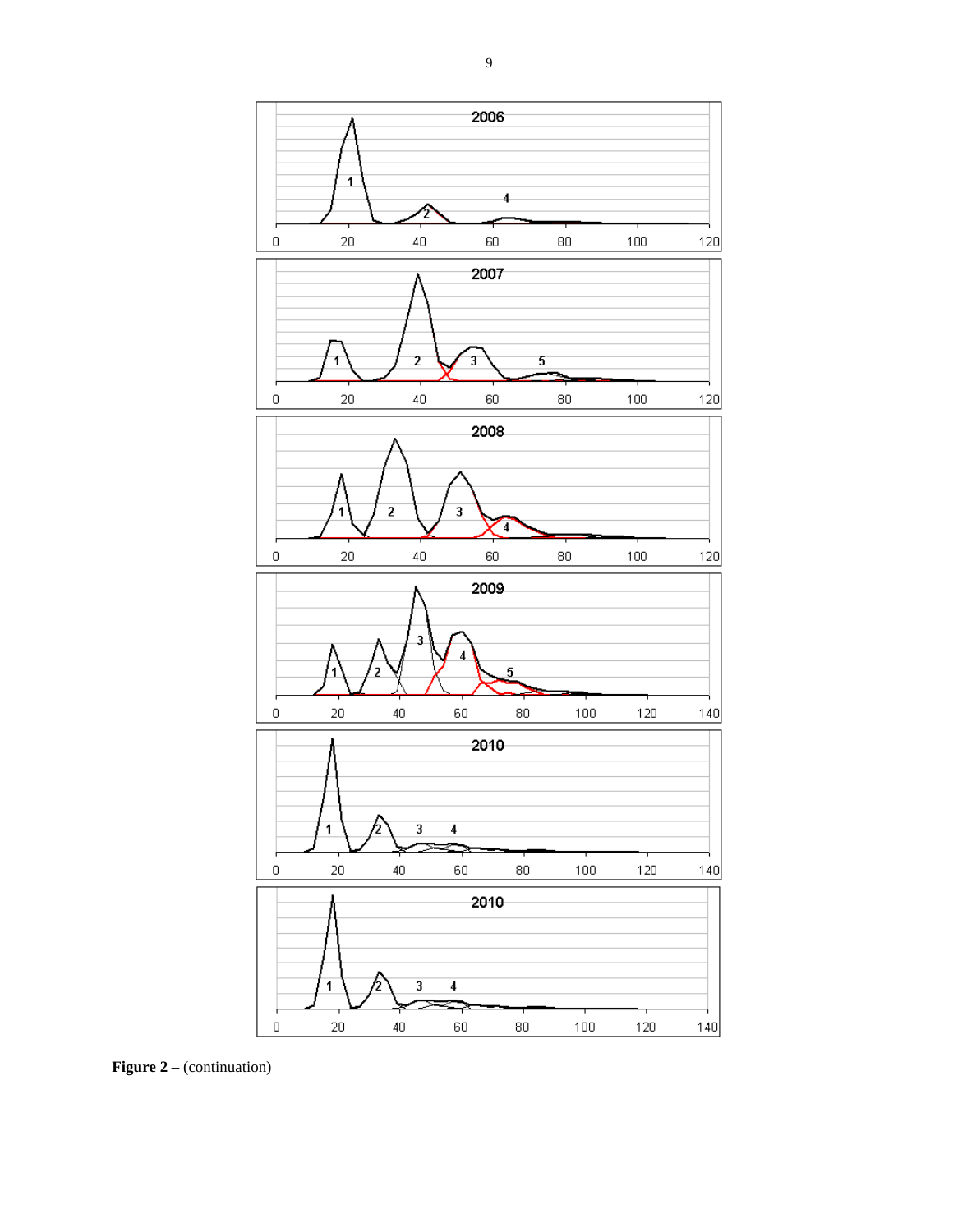

**Figure 3** – Mean length of cod in July at ages 1, 2 and 3 by cohorts.



**Figure 4** – Length distribution of cod taken in Canadian survey of Flemish Cap 1977-1985 in February (Wells 1986).